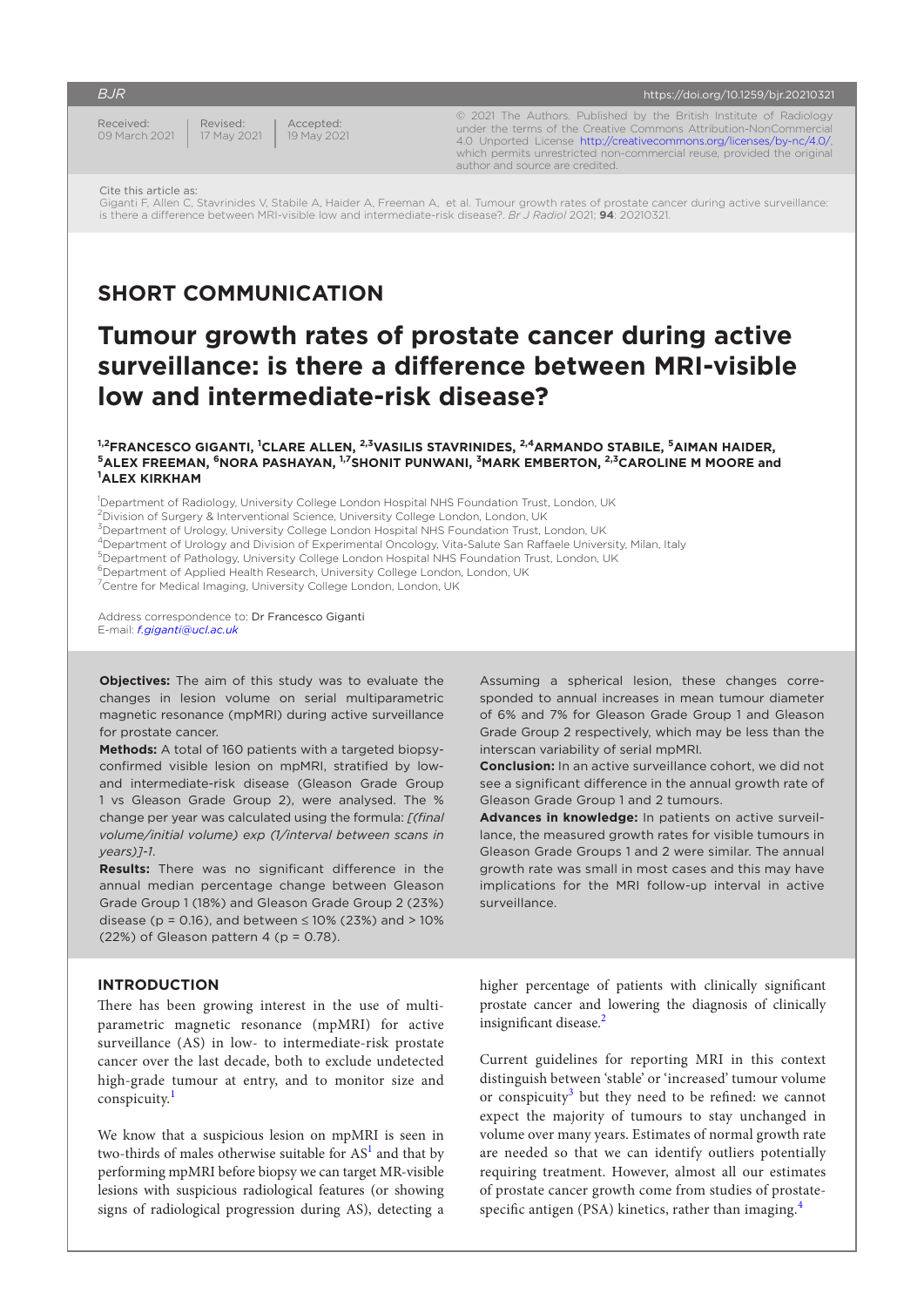In this study, we evaluated the changes in lesion volume for MR-visible lesions in our AS cohort over time and stratified them according to Gleason Grade Group.

# **METHODS AND MATERIALS**

Our MRI-guided AS cohort at University College London Hospital (UCLH) includes patients who have had a prostate mpMRI and a biopsy-confirmed low- to intermediate-risk prostate cancer (*i.e.* Gleason Grade Group ≤ 2 and PSA ≤ 20ngml−1) as per UK national guidelines.<sup>5</sup>

At UCLH, all clinical records and MR images are routinely reviewed as part of an audit performed for the internal evaluation of the AS service and no institutional review board approval was required.

The cohort presented in this study is a consecutive series of patients meeting the following inclusion criteria: i) a targeted biopsy at entry into or during AS (if multiple targeted biopsies, the first one was used in the analysis); ii) at least two MR scans (the first one being the closest to the targeted biopsy) with a visible lesion, and in case of more than two scans we analysed the first and last scans.

## Image protocol and analysis

In this study, two 1.5T (Symphony or Avanto, Siemens) and one 3T (Achieva, Philips) MR scanners were used. The protocol comprised  $T_2$  weighted imaging ( $T_2$ WI), diffusion-weighted imaging (DWI) (including multiple *b* values of 0, 150, 500, 1,000 s/mm<sup>2</sup> for the apparent diffusion coefficient - ADC - map and dedicated high *b* value sequences: 1,400 s/mm<sup>2</sup> for 1.5T or

<span id="page-1-0"></span>Table 1. Clinical and MR characteristics at baseline

2,000 s/mm<sup>2</sup> for 3T) and dynamic contrast-enhanced (DCE) sequences, with no endorectal coil. All acquisitions, including the ADC map and DCE sequences, were used in this study.

The index lesion volume was measured by planimetry on the sequence best showing the tumour (as reported in [Table 1](#page-1-0)) on baseline and follow-up scans (but not necessarily on the same MR scanner) by a dedicated genitourinary radiologist (FG, reporting > 2,000 prostate MR scans per year) who was blinded to all clinical and pathological data, using dedicated software (MIM® Symphony Dx, Cleveland, OH). All lesions were scored according to the Prostate Imaging Data and Reporting System (PI-RADS) v. 2.1 recommendations.

#### Statistical analysis

Data are presented as median and interquartile ranges (IQR).

The % change per year was calculated using the standard following formula for deriving the compound annual growth rate<sup>[6](#page-3-5)</sup>:

[(final volume/initial volume) exp (1/interval between scans in years)]-1

The Mann–Whitney test was used to assess differences between groups.

# **RESULTS**

From our initial cohort of 553 patients undergoing AS, 266 (48%) did not have a targeted biopsy, 106 (19%) had no visible lesions on mpMRI, 15 (3%) had a lesion visible only on oneMR

|                        | Overall          | Gleason Grade Group 1 | Gleason Grade Group 2 |  |
|------------------------|------------------|-----------------------|-----------------------|--|
|                        | $(n = 160)$      | $(n = 84)$            | $(n = 76)$            |  |
| Median age (years)     | 63 [59-69]       | $65$ [59-69]          | 63 [58-69]            |  |
| PSA density (ng/ml/ml) | $0.15$ [0.1-0.2] | $0.15$ [0.1-0.19]     | $0.14$ [0.09-0.21]    |  |
| PI-RADS lesions        |                  |                       |                       |  |
| $\mathfrak{Z}$         | 44 (28%)         | 28 (33%)              | 16(21%)               |  |
| $\overline{4}$         | 106 (66%)        | 51 (61%)              | 55 (72%)              |  |
| 5                      | 10(6%)           | 5(6%)                 | 5(7%)                 |  |
| Lesion location        |                  |                       |                       |  |
| Peripheral zone        | 134 (84%)        | 68 (81%)              | 64 (84%)              |  |
| Transitional zone      | $26(16\%)$       | 16(19%)               | 12(16%)               |  |
| Best visible sequence  |                  |                       |                       |  |
| $T_2WI$                | 48 (30%)         | 28 (33%)              | 20 (26%)              |  |
| DWI <sup>a</sup>       | 57 (36%)         | 27 (32%)              | 27 (36%)              |  |
| DCE                    | 55 (34%)         | 29 (35%)              | 29 (38%)              |  |

DCE: dynamic contrast enhanced; DWI: diffusion-weighted imaging; PI-RADS: Prostate Imaging Data and Reporting System;PSA: Prostate Specific Antigen;  $T_2$ WI:  $T_2$  weighted imaging.

Data are medians with interquartile ranges in brackets. Percentage in parentheses.

a For lesions best visible on DWI, these were always delineated on the high *b* value sequence and not on the ADC map.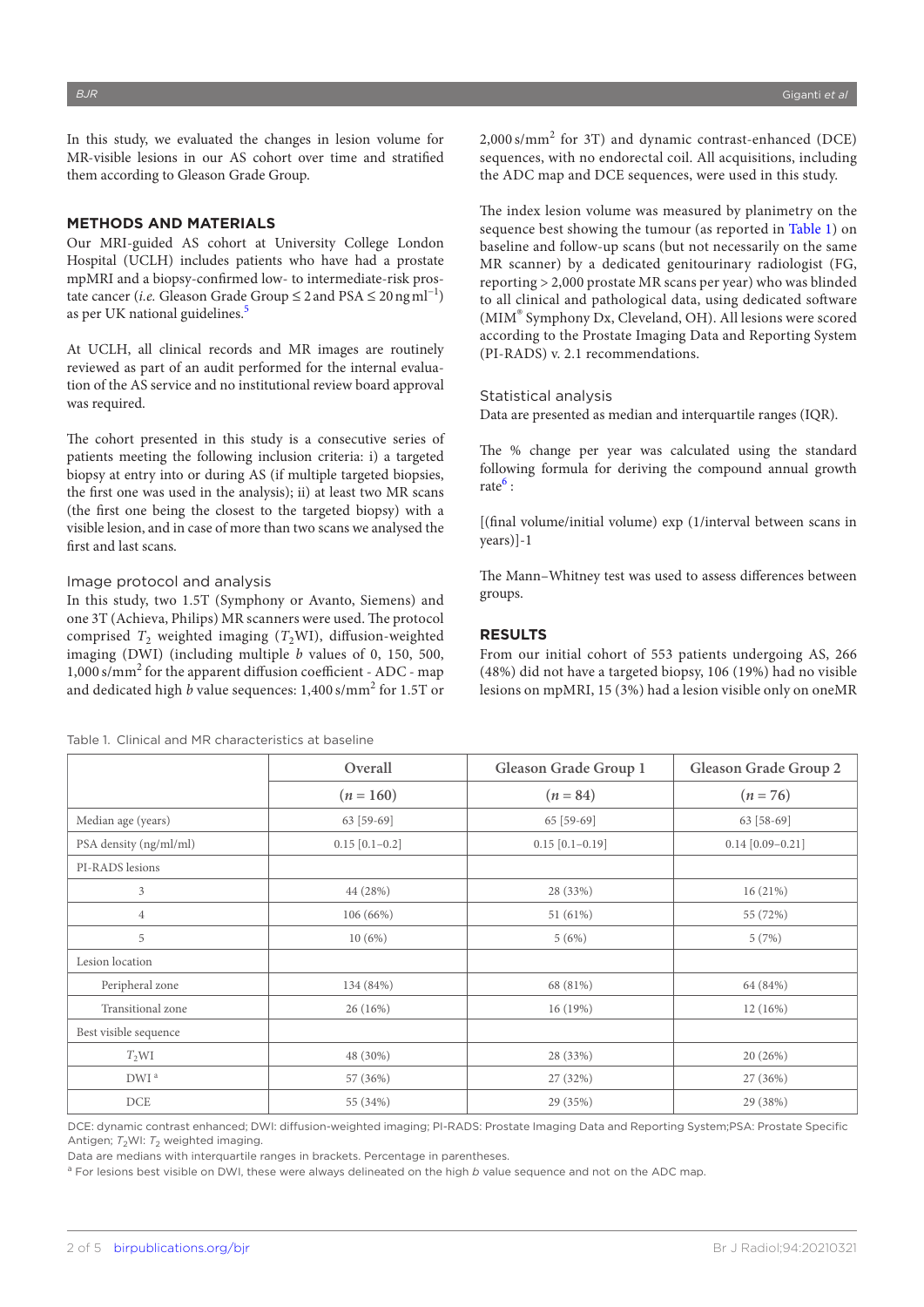|                     | Gleason Grade Group 1<br>$(n = 84)$ | Gleason Grade Group 2<br>$(n = 76)$ |                               |      |
|---------------------|-------------------------------------|-------------------------------------|-------------------------------|------|
| Change per year (%) | $18 [2 - 37]$                       | $23 [7 - 38]$                       | 0.16                          |      |
|                     |                                     |                                     |                               |      |
|                     | $\,$                                | ≤10% pattern 4 $*(n = 32)$          | $>10\%$ pattern 4 $*(n = 25)$ |      |
| Change per year (%) | -                                   | $23[6 - 39]$                        | $22[6 - 34]$                  | 0.78 |

<span id="page-2-0"></span>Table 2. Change per year (%) stratified by MRI-visible Gleason Grade Group (Group 1 vs Group 2) and Gleason pattern 4 at targeted biopsy ( $\leq$  or  $>$  10%).

Data are medians with interquartile ranges in brackets.

<sup>a</sup>data available for 57 patients

scan and 6 (1%) had Gleason Grade Group  $\geq$  3 at targeted biopsy.

For those patients who did not have a targeted biopsy, the reason was that biopsies were recommended at the discretion of the treating physician. The recommendation was based either on the suspicion of progression on MRI, or on adverse PSA kinetics without MRI changes. Some patients, particularly those with Gleason Grade Group 2 disease at the outset of surveillance who could have chosen active treatment, did not wish to have a further biopsy before proceeding to treatment.

Therefore, a total of 160 patients were finally included (study period: January 2007 – November 2019), 84 (52%) of which had Gleason Grade Group 1 and 76 (48%) had Gleason Grade Group 2 disease at targeted biopsy. 130 (81%) patients had at least an additional biopsy.

Baseline clinical and MRI data are shown in [Table 1](#page-1-0).

Median interval between first and last scan was 38 months (IQR: 24–57 months).

Median follow-up for Gleason Grade Group 1 and Gleason Grade Group 2 was 41 (IQR: 24–61) months and 33.5 (IQR: 22–57) months, respectively ( $p = 0.59$ ).

There was no significant difference in the percentage change per year between Gleason Grade Group 1 (median: 18%; IQR: 2–37) and Gleason Grade Group 2 (median: 23%; IQR: 7–38) disease  $(p = 0.16)$ , as shown in [Table 2](#page-2-0) and [Figures 1 and 2.](#page-2-1)

For Gleason Grade Group 2, when we applied a cut-off of 10% of Gleason pattern 4 (data available for 57 patients), we observed no significant difference between patients with Gleason pattern  $4 \le 10\%$  ( $n = 32$ ; median change: 23%; IQR: 6–39) and those with Gleason pattern  $4 > 10\%$  ( $n = 25$ ; median change: 22%; IQR: 6–34) (*p* = 0.78). ([Table 2\)](#page-2-0)

# **DISCUSSION**

There are two main imaging parameters that should be taken into account during AS of small tumours.

The first is *conspicuity*: previously invisible or equivocal foci may become more visible, triggering treatment.<sup>7</sup>

The second key parameter is *tumour volume*, and in our study we found that there was not a marked difference in the annual change between Gleason Grade Group 1 and Gleason Grade Group 2 MR-visible tumours, although we should keep in mind that mpMRI can overestimate volume for low- and intermediate-risk disease, as small lesions are often surrounded by areas of inflammation/atrophy that can mimic low-grade tumour.[8](#page-4-0)

Conversely, there is also evidence that MRI can underestimate the volume of prostate cancer, especially in low grade

<span id="page-2-1"></span>Figure 1. Axial T<sub>2</sub> weighted (A, C) and dynamic-contrast enhanced (B, D) acquisitions of a patient with prostate cancer on active surveillance. The patient had Gleason Grade Group 2 disease at targeted biopsy of the lesion in the left peripheral zone (arrow) at baseline (A, B), with a lesion volume by planimetry on  $T_2$  weighted imaging (A) of 0.12 cc. After 3 years on active surveillance, tumour volume on  $T_2$  weighted imaging (C) was 0.39 cc, with an estimated annual growth rate of 45%.

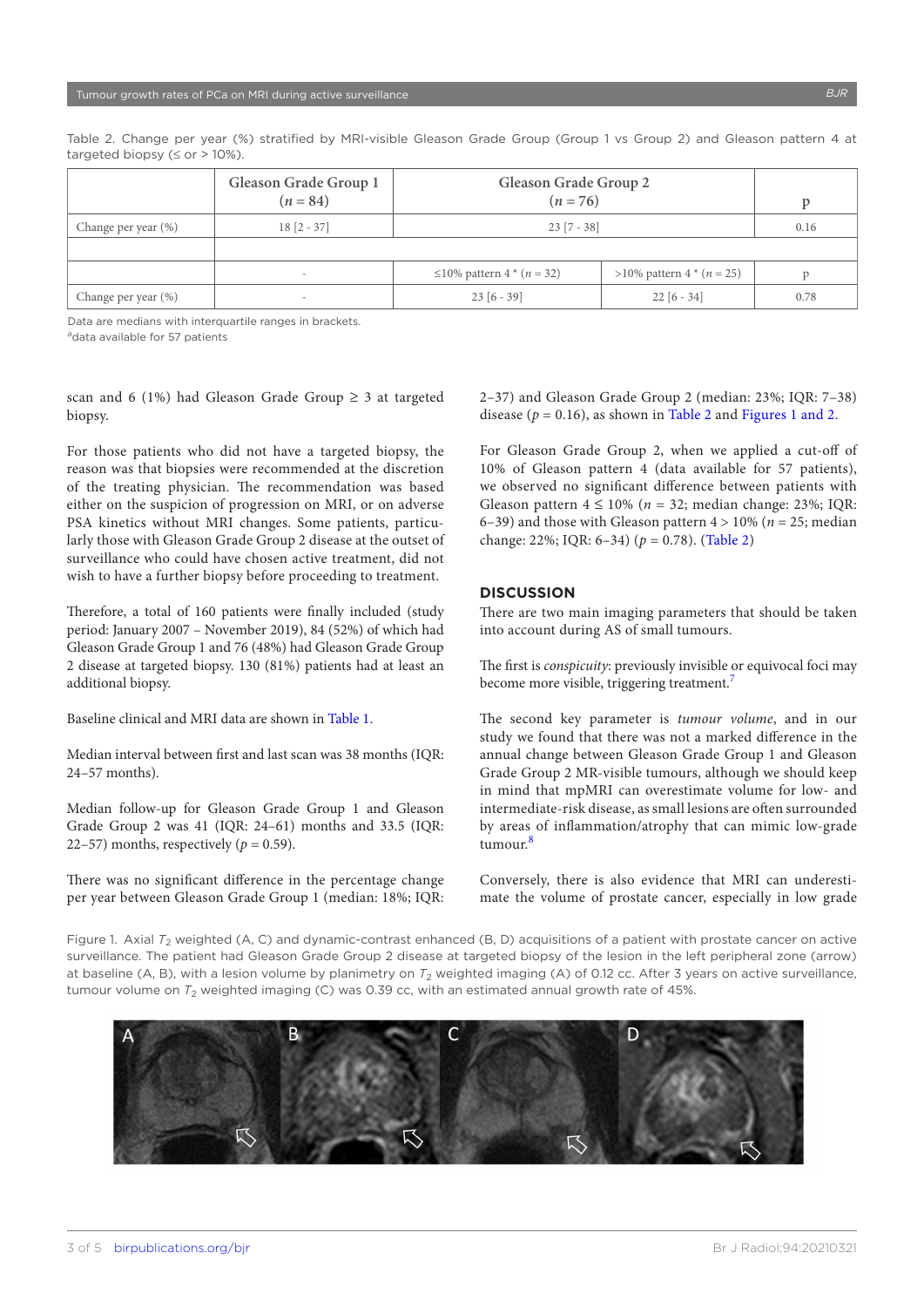Figure 2. Axial T<sub>2</sub> weighted (A, C) and apparent diffusion coefficient maps from diffusion-weighted imaging (B, D) acquisitions of a patient with prostate cancer on active surveillance. The patient had Gleason Grade Group 1 disease at targeted biopsy of the lesion in the right peripheral zone (arrow) at baseline (A, B), with a lesion volume by planimetry on the ADC map (B) of 0.34 cc. After 3 years of active surveillance, tumour volume on the ADC map (D) was 0.56 cc, with an estimated annual growth rate of 62%.



disease.<sup>[9,10](#page-4-1)</sup> In particular, Sun and colleagues<sup>10</sup> analysed the comparative effectiveness of different MRI sequences for the estimation of the index lesion volume compared with volume measured on whole-mount pathology. The lesion volume was underestimated on *T*<sub>2</sub>WI (55%), ADC maps (59%), and DCE images (18%) compared with histopathology.

However, the important parameter in AS is *change,* and we still do not know which sequence has the lowest variability on multiple follow-up scans.

This study has two main limitations: the first is that the order of the scans was known by the Radiologist, potentially biasing the measurement of volume, and the second is that the wide interquartile ranges may in part reflect interscan variability. Other limitations include the different MR scanners and magnet strengths used, the variable follow-up and the lack of comparison between change in size and pathological upgrading. Another limitation is that we did not undertake any analysis of the initial size or change in size with respect to upgrading, but this represents fertile ground for future research.

The most important clinical implication of this study may be in determining the MRI follow-up interval in AS. If we assume a spherical lesion, the annual increases of 18% and 23% in Grade Group 1 and Grade Group 2 tumours correspond to annual increases in mean tumour diameter of 6% and 7% respectively, which is considerably less than the interscan variability of serial mpMRI $<sup>11</sup>$ : annual scans may well be too frequent to</sup> detect tumour change in most patients.

#### **CONCLUSION**

In a study with median follow-up of 38 months, we noted annual changes in volume of 18% for MR-visible Gleason Grade Group 1 and 23% for MR-visible Gleason Grade Group 2 disease, though with each grade the range was wide.

## **FUNDING**

Francesco Giganti is a recipient of the 2020 Young Investigator Award, funded by the Prostate Cancer Foundation / CRIS Cancer Foundation. Vasilis Stavrinides is supported by an MRC Clinical Research Training Fellowship (MR/ S005897/1). Shonit Punwani receives research support from the United Kingdom National Institute of Health Research (NIHR) UCLH/UCL Biomedical Research Centre. Mark Emberton is a United Kingdom National Institute of Health Research (NIHR) Senior Investigator and receives research support from the UCLH/UCL NIHR Biomedical Research Centre. Caroline M Moore is supported by the UKNIHR, Movember, PCUK and the EAU Research Foundation. Alex Kirkham is supported by the UCLH/UCL Biomedical Research Centre.

# **REFERENCES**

- <span id="page-3-0"></span>1. Schoots IG, Petrides N, Giganti F, Bokhorst LP, Rannikko A, Klotz L, et al. Magnetic resonance imaging in active surveillance of prostate cancer: a systematic review. *Eur Urol* 2015; **67**: 627–36. doi: [https://doi.org/10.](https://doi.org/10.1016/j.eururo.2014.10.050) [1016/j.eururo.2014.10.050](https://doi.org/10.1016/j.eururo.2014.10.050)
- <span id="page-3-1"></span>2. Kasivisvanathan V, Rannikko AS, Borghi M, Panebianco V, Mynderse LA, Vaarala MH, et al. MRI-Targeted or standard biopsy for prostate-cancer diagnosis. *N Engl J Med* 2018; **378**: 1767–77. doi: [https://doi.org/10.](https://doi.org/10.1056/NEJMoa1801993) [1056/NEJMoa1801993](https://doi.org/10.1056/NEJMoa1801993)
- <span id="page-3-2"></span>3. Moore CM, Giganti F, Albertsen P, Allen C, Bangma C, Briganti A, et al. Reporting magnetic resonance imaging in men on active surveillance for prostate cancer: the precise Recommendations—A report of a European school of oncology Task force. *Eur Urol* 2017; **71**: 648–55. doi: [https://doi.org/](https://doi.org/10.1016/j.eururo.2016.06.011) [10.1016/j.eururo.2016.06.011](https://doi.org/10.1016/j.eururo.2016.06.011)
- <span id="page-3-3"></span>4. van den Bergh RCN, Roemeling S, Roobol MJ, Wolters T, Schröder FH, Bangma CH. Prostate-Specific antigen kinetics in clinical decision-making during active surveillance for early prostate Cancer—A review. *Eur Urol*

2008; **54**: 505–16. doi: [https://doi.org/10.](https://doi.org/10.1016/j.eururo.2008.06.040) [1016/j.eururo.2008.06.040](https://doi.org/10.1016/j.eururo.2008.06.040)

- <span id="page-3-4"></span>5. National Institute for Health and Care Excellence (NICE).Prostate cancer diagnosis and management (NICE Guideline 131). 2019. Available from: [https://www.nice.org.](https://www.nice.org.uk/guidance/ng131) [uk/guidance/ng131](https://www.nice.org.uk/guidance/ng131) [Accessed 1st February 2021].
- <span id="page-3-5"></span>6. [https://en.wikipedia.org/wiki/Compound\\_](https://en.wikipedia.org/wiki/Compound_annual_growth_rate) [annual\\_growth\\_rate](https://en.wikipedia.org/wiki/Compound_annual_growth_rate) [Accessed 20th April 2021].
- <span id="page-3-6"></span>7. Morgan VA, Parker C, MacDonald A, Thomas K, deSouza NM, et al. Monitoring